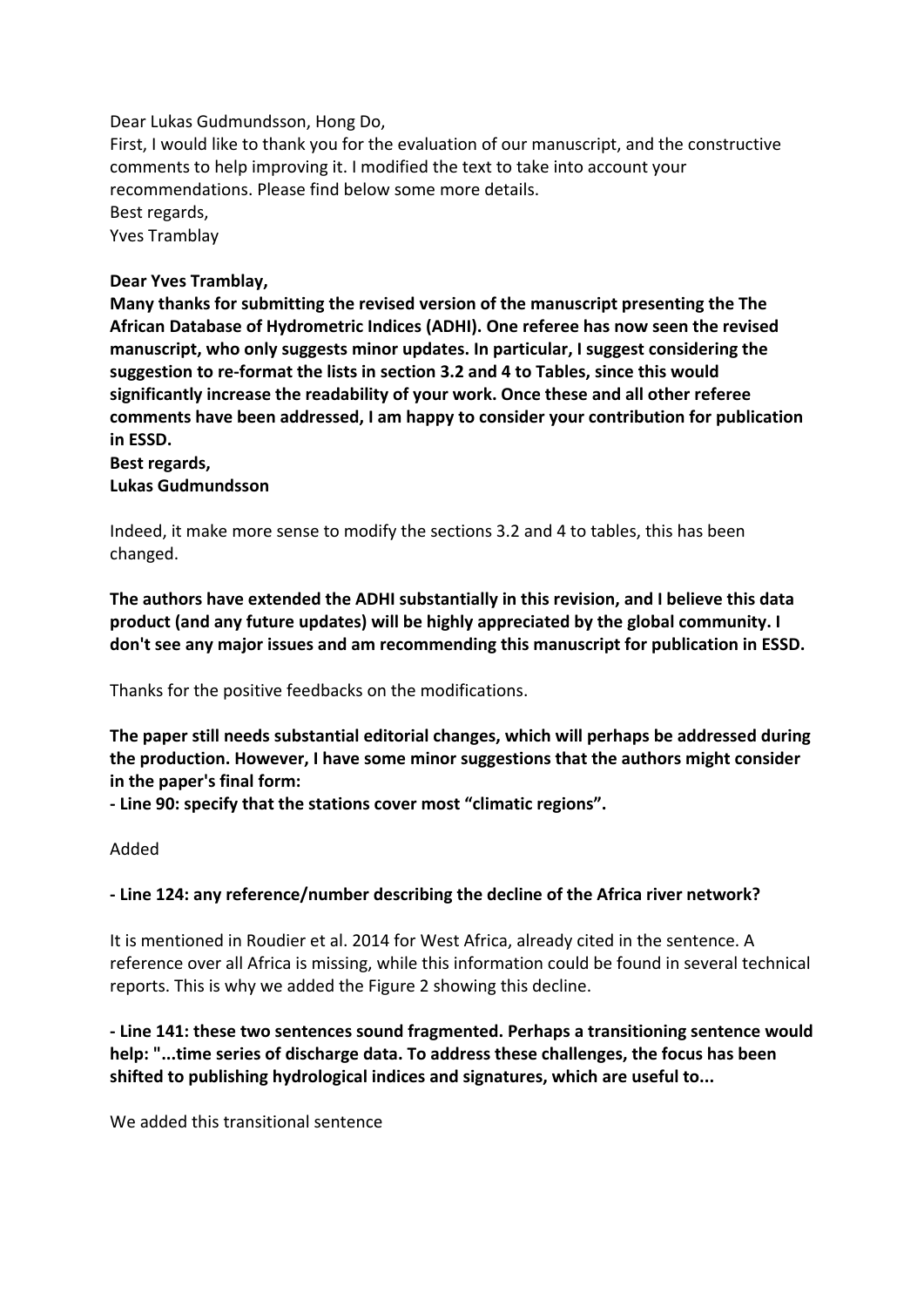**- Line 152: "a minimum of useful information" - the ADHI deserves more than this humble description.**

We removed "a minimum of"

**- Line 170: please clarify whether the "10 full years" are consecutive.**

We added "not necessarily consecutive"

**- Lines 259-278: it is unclear what the outcome of the catchment quality control procedure was. For instance, how did the authors treat 37 stations with incorrect catchment areas reported in the metadata? Perhaps the authors would want to have some sort of a coding system to indicate catchment quality (if that has been implemented – please report in the manuscript). This information will be welcomed by prospective users.**

Indeed, the sentence "For 37 stations in the SIEREM database, the catchment areas where not correct in the metadata, by comparing the delineated catchments." is misleading and not correct. We did not correct the metadata with computed catchment boundaries but comparing with old technical reports of our institute. So we removed this sentence.

# **- Line 323: the distinction between indices and signatures might not be clear to many users – some definitions would help here.**

You are right. We added the following sentence: "While hydrological indices refer to standard statistical metrics, such as the mean, maximum, or percentiles computed from the time series of discharge data, hydrological signatures are metrics describing the hydrological behavior and the dominant processes in a river basin. (Addor et al., 2018). "

# **- Section 3: I feel that (i) "Available streamflow signatures and indices derived from daily discharge" might provide more information;**

We modified the section title accordingly.

# **(ii) sub-sections 3.1 and 3.2 could be merged into a single sub-heading "Streamflow Signature";**

We did not merge the two sections, since section 3.3 does not describe streamflow signatures but the annual and monthly time series provided.

# **(iii) the 25 signatures calculated could be presented in a table form and grouped into different "purposes" if possible.**

Yes, we removed the list and added a table instead. Thanks for this suggestion; the presentation of the indices is indeed better in a table.

# **- Section 4: Perhaps this is an editorial decision but the current section reads quite strange (basically two long lists). I am not sure what would be the standard to present the**